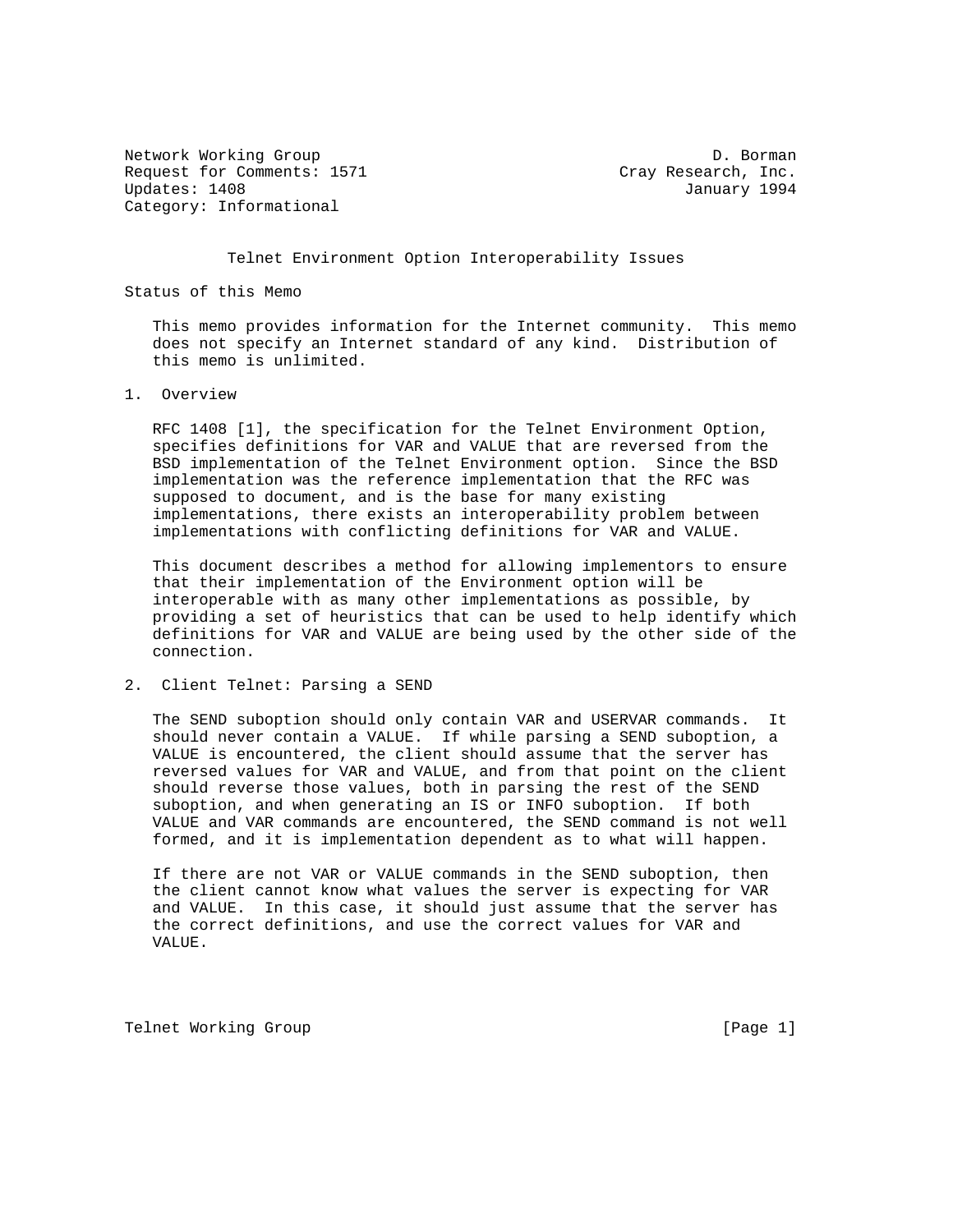## 3. Server Telnet: Parsing an IS or INFO

 The IS or INFO in a suboption can only be legally followed by either a VAR or a USERVAR. If an IS or INFO is immediately followed by a VAR, then it can be assumed that the client has the correct definitions for VAR and VALUE. If the IS or INFO is immediately followed by a VALUE, then it can be assumed that the client has reversed definitions for VAR and VALUE, and from that point on the server should assume that the VALUE and VAR definitions are reversed.

 If the IS or INFO is immediately followed by a USERVAR, further hueristics must be applied to determine what are the client definitions for VAR and VALUE. This is because it is legal for a USERVAR to be followed by either a VAR or a VALUE. A VALUE after a USERVAR gives the value for the USERVER. A VAR after a USERVAR implies that the USERVAR is undefined.

 The next thing to do is to scan the entire suboption, looking for two consecutive instances of VAR or VALUE, or for a VAR or VALUE that is empty. It is not legal for a suboption to contain two VALUEs without an intervening VAR or USERVAR, and it is also not legal for a suboption to contain an empty VAR. Thus, if two consecutive VARs or an empty VALUE can be found, it can be assumed that the client that generated the suboption uses the correct definitions for VAR and VALUE. If two consecutive VALUEs or an empty VAR can be found, then it can be assumed that the client that generated the suboption has reversed definitions for VAR and VALUE, and from that point on the server should assume that the VAR and VALUE definitions are reversed.

 If things are still in doubt, the next test that can be applied is to count up how many VARs, USERVARs and VALUEs were received. (Consecutive USERVARs without an intervening VALUE or VAR should only be counted as one.) Because a VALUE can only follow a VAR or a USERVAR, there can never be more VALUEs than the sum of VARs and USERVARs, and if all VARs and USERVARs have values, then there will be exactly as many VALUEs as there are VARs and USERVARs. If the number of VARs and USERVARs is the same as the total number of VALUEs, then the client has correct definitions for VAR and VALUE. If the number of VALUEs and USERVARs is the same as the total number of VARs, then the client has reversed definitions for VAR and VALUE.

 If the number of VALUEs is more than the sum of VARs and USERVARs, it can be assumed that the client has reversed definitions of VAR and VALUE, and if there are more VARs than USERVARs and VALUEs, then it can be assumed that the client has the correct definitions for VAR and VALUE. However, in order to get to this step, it has already been determined that there are no consecutive VARs and VALUEs. A little math will show that this means that the number of VALUEs will

Telnet Working Group **by the Contract Contract Contract Contract Contract Contract Contract Contract Contract Contract Contract Contract Contract Contract Contract Contract Contract Contract Contract Contract Contract Cont**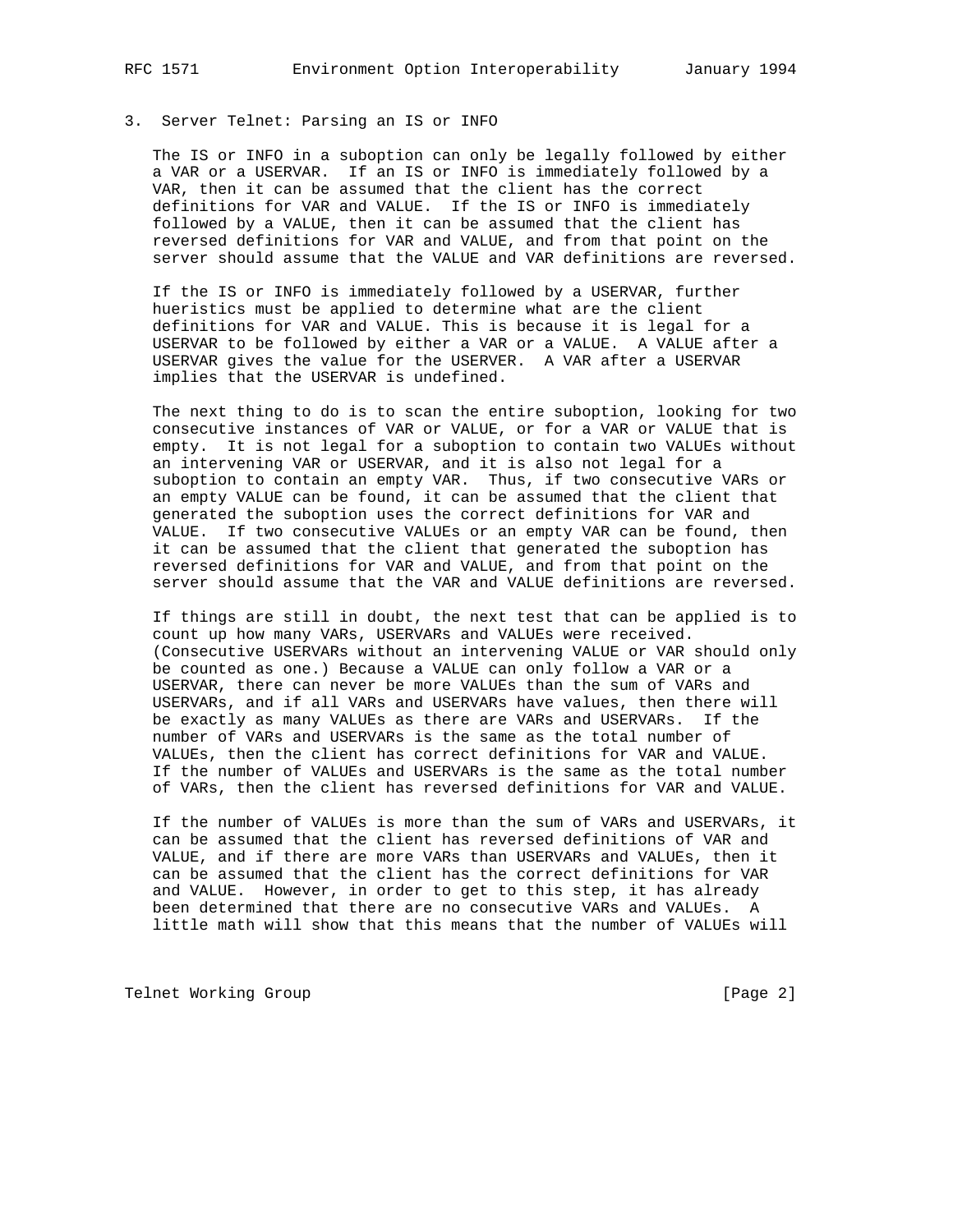never exceed the sum of VARs and USERVARs, and the number of VARs will never exceed the sum of VALUEs and USERVARs. Hence, this check is redundant and can be skipped.

 If things are still in doubt, the values of the VAR commands can be checked to see if they do indeed specify well known variables. If any of them do, then the client is probably using the correct definitions for VAR and VALUE. Otherwise, if any of the VALUEs contain well know variable names, then the client probably has reversed definitions for VAR and VALUE.

 If all the above heuristics fail, then the server has done all it can to determine what type of client it is, and it should just be assumed that the client is using the correct definitions for VAR and VALUe.

- 4. Client Summary
	- The SEND suboption contains only VAR and USERVAR commands. The server is ok.
	- The SEND suboption contains VALUE commands. The server is reversed.
	- No VAR or VALUE commands are found. Assume the server is ok.

## 5. Server Summary

 IS/INFO is followed by VAR. The client is ok. IS/INFO is followed by VALUE. The client is reversed. There are two consecutive VARs. The client is ok. There are consecutive VALUEs. The client is reversed. There is an empty VALUE. The client is ok. There is an empty VAR. The client is reversed. The number of USERVARs and VARs is equal to the number of VALUEs. Assume the client is ok. The number of USERVARs and VALUEs is equal to the number of VARs. Assume the client is reversed. There are VARs with names that are well known. Assume the client is ok. There are VALUEs with names that are well known. Assume the client is reversed. Anything else. Assume the client is ok.

Telnet Working Group and the contract of the contract of the contract of the contract of the contract of the contract of the contract of the contract of the contract of the contract of the contract of the contract of the c